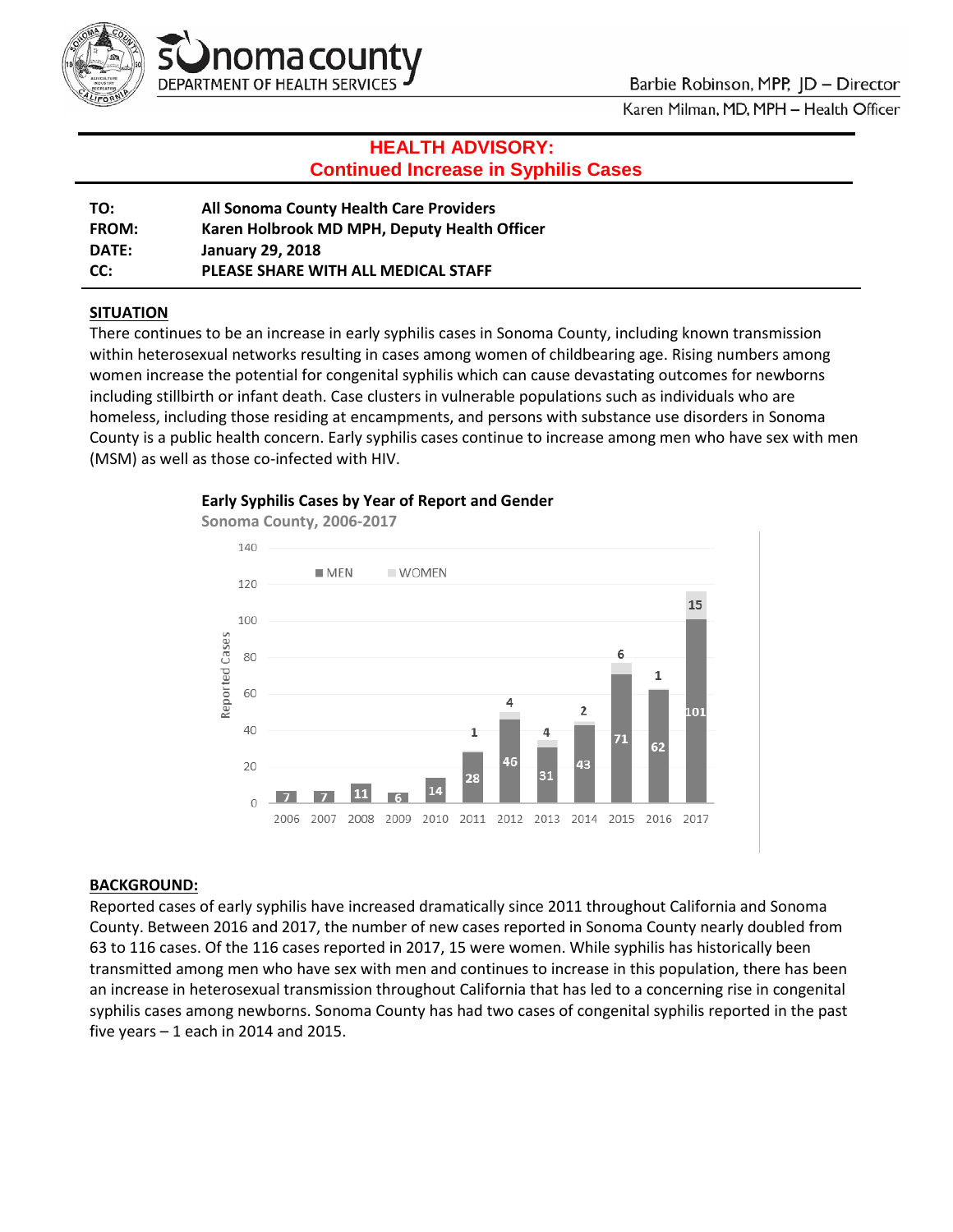### **ACTIONS REQUESTED:**

- **Counsel** high-risk individuals and all women of child-bearing age about the risks of syphilis and other STDs in Sonoma County. Syphilis has not historically been common among Sonoma County women and many may have little knowledge of the signs, symptoms, and risks associated with infection. Some may be unaware that an untreated syphilis infection, even if asymptomatic, can result in poor pregnancy outcomes and other health issues months and years later.
- **Consider** syphilis in all pregnant women. Due to the increase in syphilis in Sonoma County, particularly among females, routine assessments of high-risk sexual activity may not be sufficient to identify true risk for syphilis infection.
- **Test**
- 1. **All pregnant women** for syphilis and consider additional testing in the third trimester and at delivery for women at high-risk<sup>1</sup> for syphilis. Testing for syphilis at the first prenatal visit, and at the beginning of the third trimester<sup>2</sup> improves the chances of diagnosing and treating pregnant women with syphilis prior to delivery. Because syphilis may be acquired at any time during pregnancy, high-risk mothers should also be screened at time of delivery. Infants should not be discharged from the hospital until the result of syphilis serologic testing of the mother at the time of delivery is available.<br><sup>1</sup>In Sonoma County, women at high-risk for syphilis include women who are unstably housed or homeless.

women with substance use disorders, and women who are identified as contacts to known syphilis cases. 2Third trimester syphilis testing is recommended at the same time as the Tdap vaccine. Linking these two prevention activities may help implementation.

- 2. **All sexually active gay, bisexual and other men who have sex with men (MSM)** at least once per year for syphilis and other STDs. MSM who have multiple or anonymous partners should be screened more frequently (e.g. 3 to 6 month intervals).
- **Treat** syphilis as soon as the infection is identified. Treatment with a penicillin regimen (benzathine penicillin G [Bicilin LA] 2.4 mu IM) is the preferred drug for treating all persons in all stages of syphilis. Penicillin is the only therapy proven to be effective in pregnancy. Treatment at least 30 days before delivery is 98% effective at preventing congenital syphilis.
- **Prevent** reinfection by treating all sex partners. Alternately, you may refer partners to Sonoma County Disease Control at (707) 565-4566 for assistance in obtaining care and treatment.
- **Report** all syphilis cases to the Sonoma County Disease Control within one day of identification. Completed Confidential Morbidity Reports (CMR) can be transmitted electronically through CalREDIE or faxed to the STD Program at (707) 565-4565.

**Disease Control Investigators are available to assist with partner notification and tracking during business hours and may be available to do an in person interview while your patient is in the clinic. Please call (707) 565-4566 to request this service.**

#### **CLINICAL:**

Syphilis is a systemic disease caused by *Treponema pallidum*. The disease has been divided into stages based on clinical findings to help guide treatment and follow-up.

**Primary:** A painless sore (chancre) appears at the site of transmission and may not be noticed due to location. The sore lasts 3-6 weeks and heals regardless of treatment.

**Secondary:** After initial chancre, typically 4-10 weeks later, more general systemic symptoms occur such as fever, general lymphadenopathy, muscle aches and fatigue. Commonly skin rashes or mucous membrane lesions may occur. The most typical rash is non-pruritic with rough, red or reddish-brown spots on the palms of hands or bottoms of feet. The rash may vary and may also be faint and not noticeable. The rash will also heal regardless of treatment.

**Latent:** The syphilis infection remains in the body without causing visible symptoms. This stage can last for years. Untreated, syphilis can go on to cause other serious syndromes affecting the brain, nervous system, eyes, heart, liver, bones and joints.